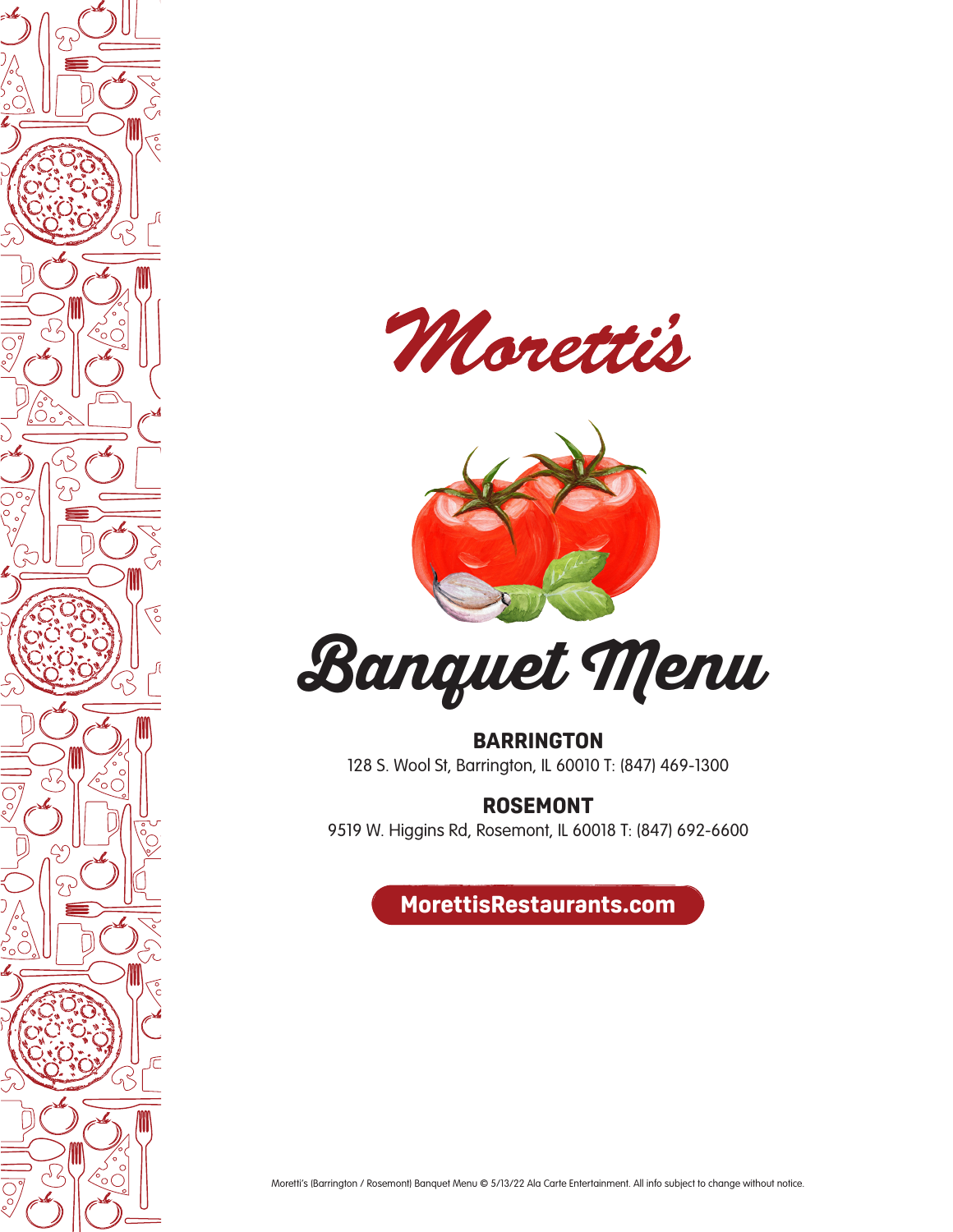



(available until 11:00am)

## **THE AMERICAN BUFFET**

(minimum 30 guests)

Carafes of Fresh Chilled Juices Freshly Scrambled Eggs, Bacon or Link Sausage Homemade Hashbrowns, Mini Muffins Freshly Brewed Coffee, Decaf and Hot Tea \$19.95 per guest

## **THE DELUXE BREAKFAST BUFFET**

(minimum 30 guests)

Carafes of Fresh Chilled Juices Assorted Bakery Goods served with whipped butter and preserves Freshly Scrambled Eggs, Fresh Fruit Display Bacon and Link Sausage, Homemade Hashbrowns French Toast or Buttermilk Pancakes with maple syrup Freshly Brewed Coffee, Decaf and Hot Tea \$23.95 per guest

#### **MORETTI'S BRUNCH BUFFET**

(available until 2:00pm) (minimum 30 guests)

Carafes of Fresh Chilled Juices Assorted Bakery Goods served with whipped butter and preserves Seasonal Fresh Fruit Display Eggs Benedict or Freshly Scrambled Eggs with diced ham and green peppers Bacon and Link Sausage, Homemade Hashbrowns Grilled Herb-Roasted Chicken French Toast or Buttermilk Pancakes with maple syrup Tossed Salad with choice of two dressings Chef's Fresh Vegetables Choice of Red Skinned Mashed Potatoes, Rice or Pasta with marinara Freshly Brewed Coffee, Decaf and Hot Tea \$27.95 per guest

#### **SOMETHING SPECIAL**

Add a special touch to your breakfast or brunch buffet

| Assorted Bagels with cream cheese and fruit preserves | \$3.25 per guest |
|-------------------------------------------------------|------------------|
| Lox and Bagels with cream cheese                      | \$3.25 per guest |
| Deluxe Omelette Station                               | \$3.25 per quest |
| Corned Beef Hash                                      | \$3.25 per guest |

#### **BEVERAGES FOR YOUR BREAKFAST OR BRUNCH**

#### Champagne Mimosa

Unlimited for One Full Hour \$6.00 per guest Unlimited for Two Hours \$11.00 per guest

Children's Price (under 12): \$10.95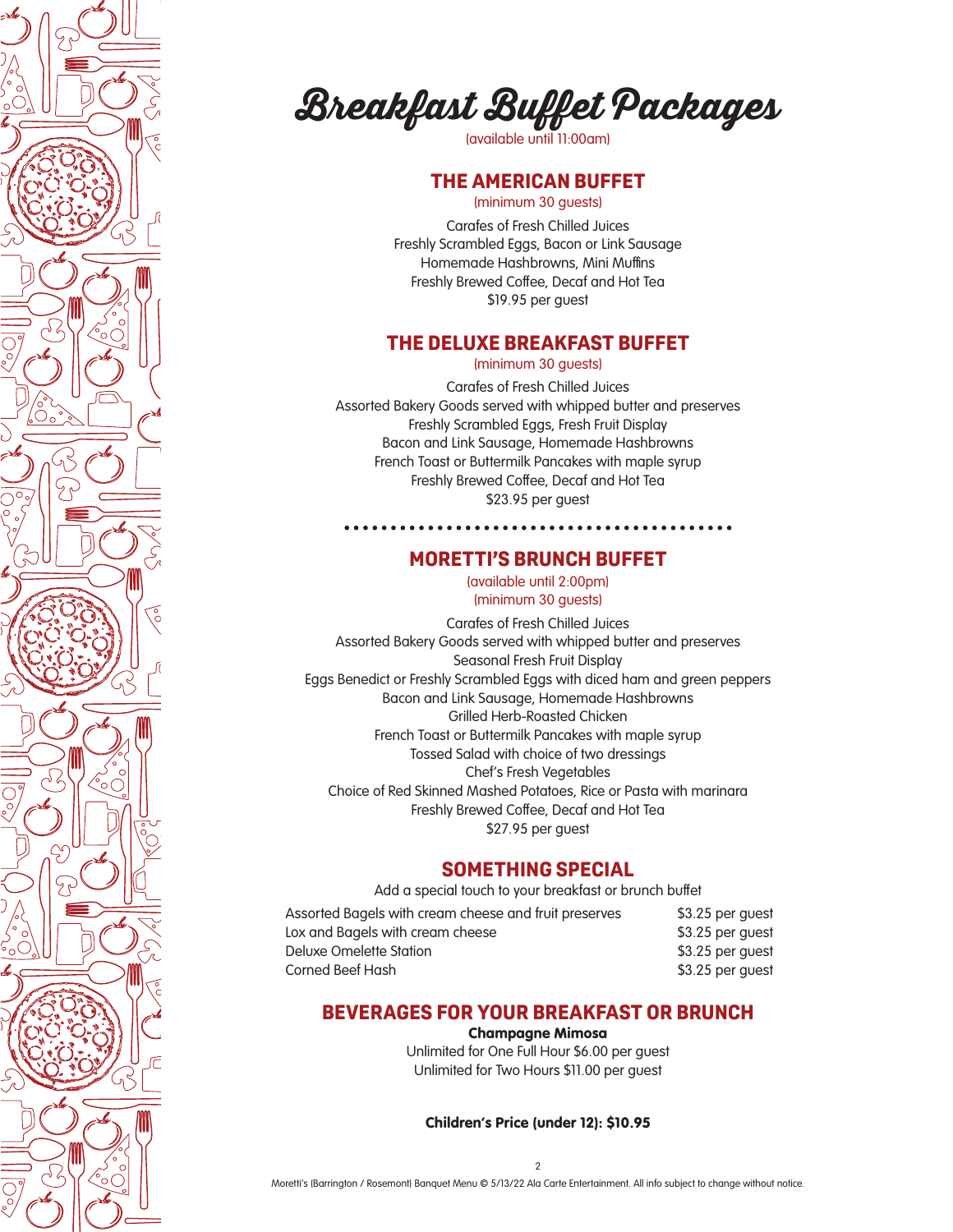

## **Specialty Hors D'oeuvres Displays**

Designed to compliment your hors d'oeuvre or dinner package Small (serves 20-30) / Large (serves 80-100)

## **FRESH VEGETABLE CRUDITÉS**

An assortment of fresh seasonal vegetables with ranch dip. \$55 / \$175

### **SEASONAL FRESH FRUIT DISPLAY**

The season's finest fruit served with Melba sauce. \$75 / \$200

## **DECORATED MEAT AND CHEESE TRAY**

Cubed domestic and imported cheeses with cubed salami, turkey and ham. \$125 / \$250

## **DOMESTIC CHEESE DISPLAY**

Cheddar, Swiss and jalapeño cheese paired with your choice of assorted crackers or the season's finest fruit. \$100 / \$225

#### **JUMBO SHRIMP COCKTAIL**

(50 pieces) Market Price



(30 guest minimum) (\$19.95 per guest)

Select four items. All items selected will be replenished for a period of two hours. With dinner package, \$6.95 per guest for one hour prior to dinner. (no substitutions please)

> **Bruschetta** Tortilla Chips with Spinach and Artichoke Dip Fried Calamari with cocktail sauce Buffalo Chicken Wings (hot or mild) Stuffed Mushrooms Tomato Caprese Skewers Salami Coronets Toasted Ravioli's Parmesan Breadsticks Mozzarella Sticks Chicken Fingers Mini Egg Rolls with sweet chili sauce Beef or Chicken Satay with peanut sauce Meatballs with marinara Italian Sausage and Peppers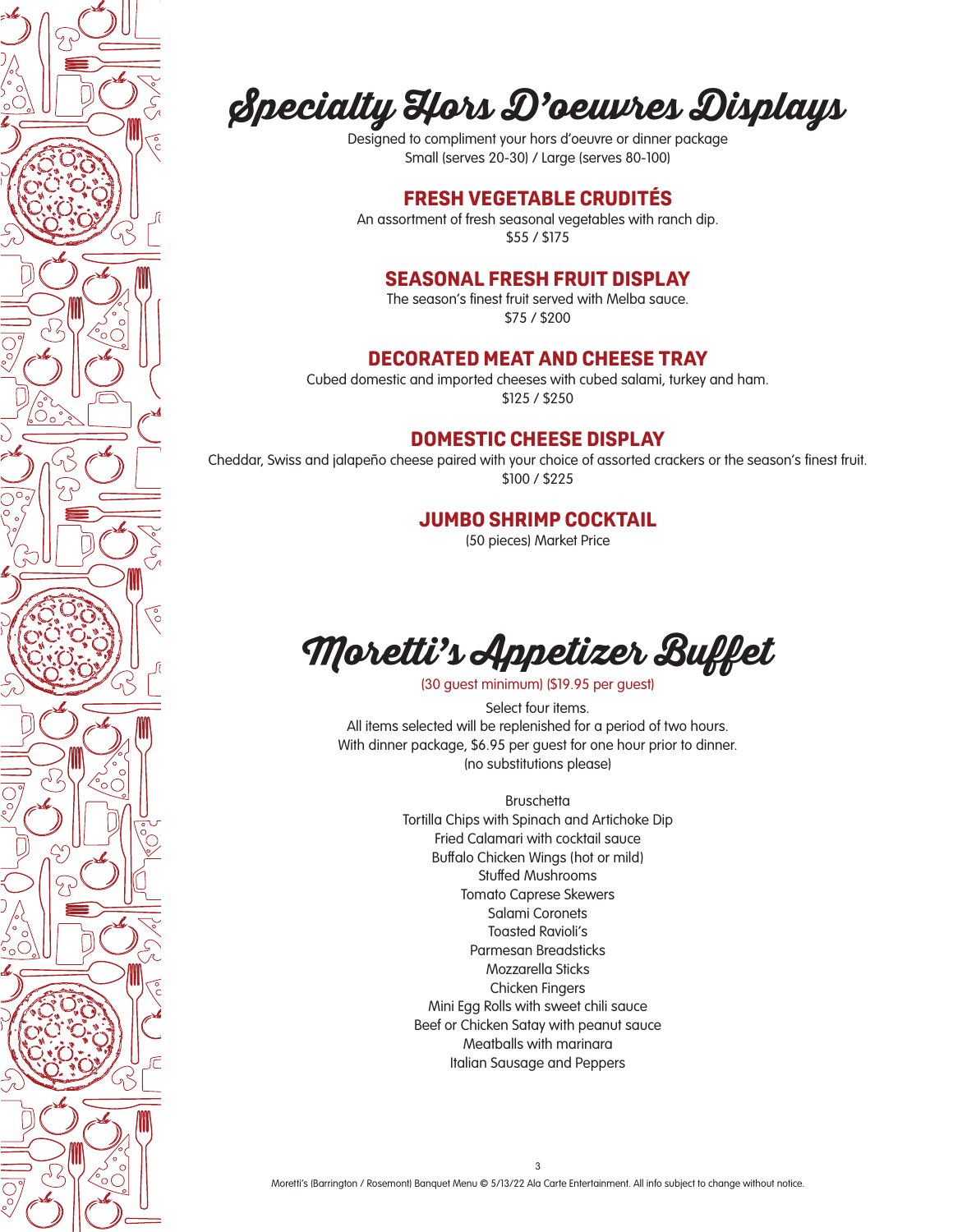

Prices do not include tax and gratuity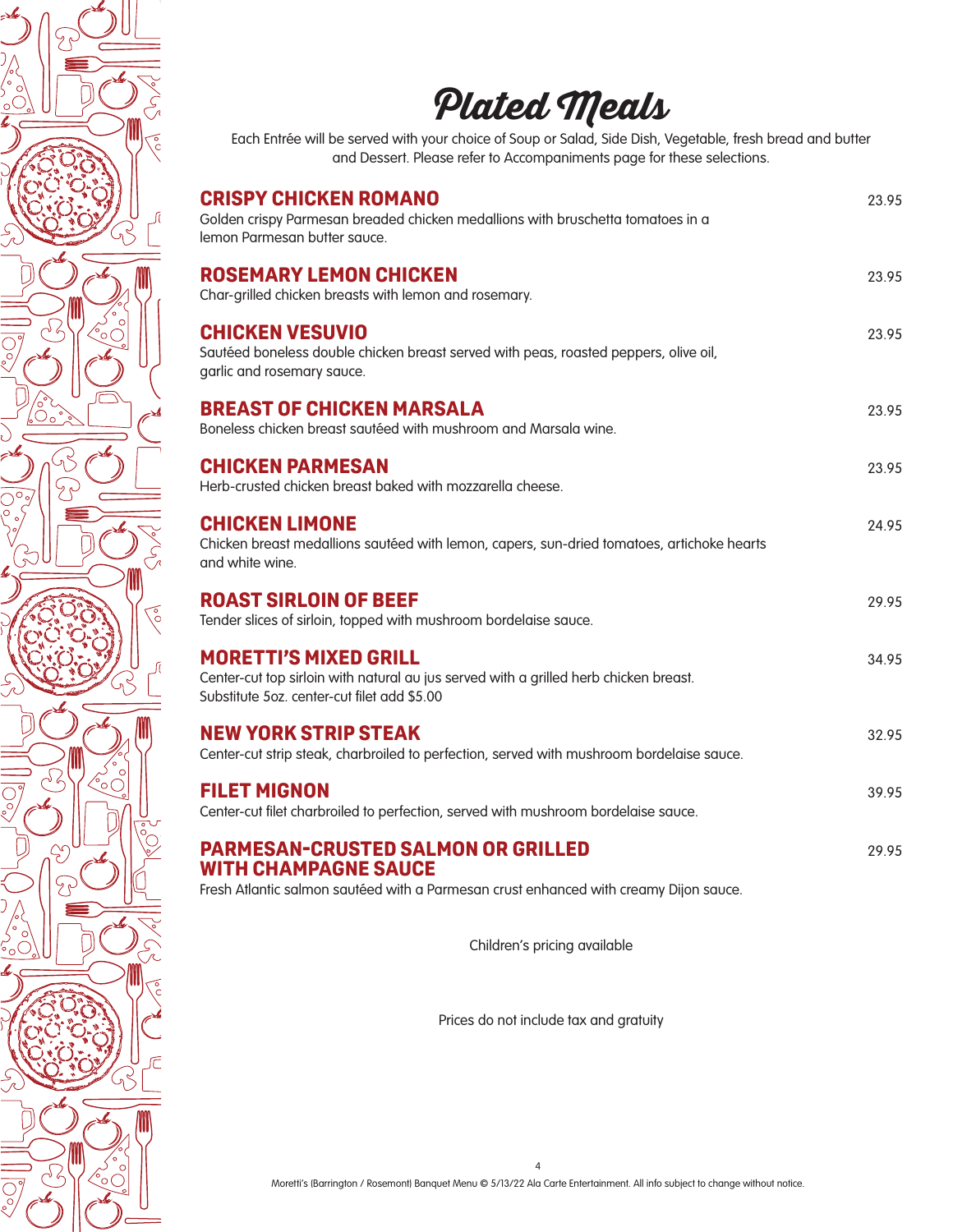

## **Accompaniments to Plated Meals**

## **STARTER**

(choice of one)

Homemade Minestrone Homemade Soup of the Day Garden Fresh Tossed Salad Tossed Caesar Salad

## **SIDE DISHES**

(choice of one)

Oven-Roasted Rosemary Potatoes Red Skinned Mashed Potatoes Vesuvio Potatoes Rice Penne Marinara or Tomato Vodka Sauce Rigatoni Meat Sauce Fettuccine Alfredo

## **VEGETABLES**

(choice of one)

Broccoli with garlic butter Green Beans Sautéed Spinach Chef's Fresh Vegetable Medley Sautéed Zucchini and Yellow Squash Fresh Asparagus (add \$1.50)

## **DESSERTS**

(choice of one)

Vanilla Ice Cream or Lemon Sorbet Rustic Apple Tart \$3.99 (make it A La Mode for \$2.00) Brownie Sundae \$3.99 Banana Cake \$3.99 Four Layer Chocolate Fudge Cake \$3.99 (make it A La Mode for \$2.00) Cannoli \$2.99 Tiramisu \$3.99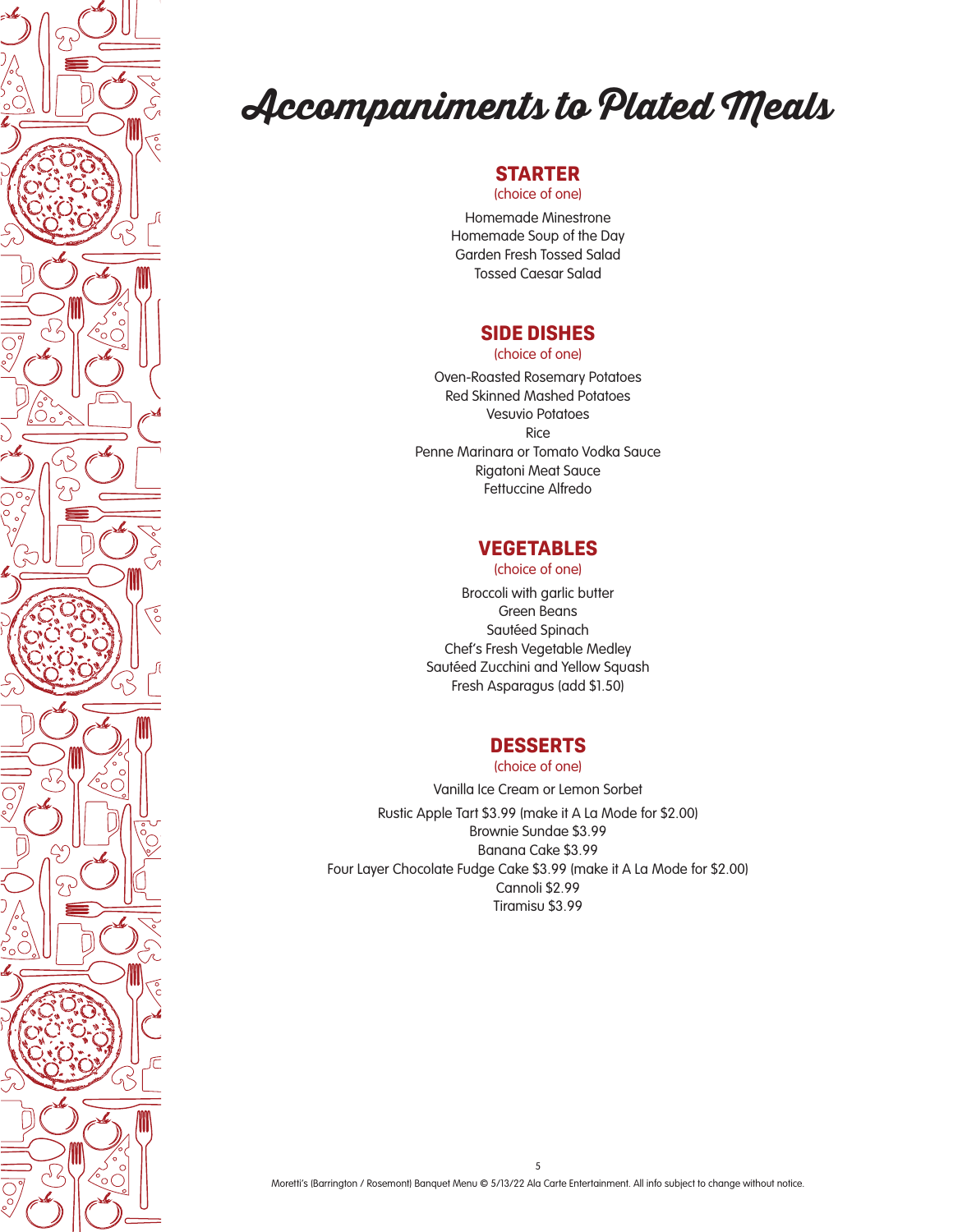



#### **(CAN BE SERVED AS A BUFFET)**

Served with fresh bread and butter

## **APPETIZERS**

Served with meal (choice of two)

Add \$2.00 per person for each additional appetizer

Calamari Fritte • Hot or Mild Buffalo Wings • Mozzarella Sticks Chicken Fingers • Bruschetta • Spinach Dip with Chips • Toasted Ravioli's

#### **SALADS**

(choice of one)

Moretti's House salad, Caesar salad or Garden salad with House Vinaigrette

#### **PASTAS / POTATO**

(choice of one pasta and sauce or potato)

PASTAS Penne • Fettuccine • Rigatoni

SAUCES Marinara • Meat sauce • Alfredo • Aglio-Olio • Vodka Tomato

POTATO Red Skinned Mashed Potatoes • Herb-Roasted Potatoes • Vesuvio Potatoes

#### **VEGETABLES**

(choice of one)

Broccoli with garlic butter • Green Beans • Sautéed Spinach Chef's Fresh Vegetable Medley • Sautéed Zucchini and Yellow Squash Fresh Asparagus (add \$1.50)

## **ENTRÉES**

(choice of two)

Rosemary Lemon Chicken • Chicken Parmesan • Herb-Roasted Chicken (bone-in) Chicken Limone • Crispy Chicken Romano • Stuffed Shells • Lasagna Thin One Topping Pizzas • Italian Sausage and Roasted Peppers • Chicken Marsala Italian Roast Beef au jus and Italian Bread • Salmon with Champagne Sauce (add \$3.00)

#### **DESSERTS**

#### (choice of one)

Vanilla Ice Cream or Lemon Sorbet

Rustic Apple Tart \$3.99 (make it A La Mode for \$2.00) Brownie Sundae \$3.99 • Banana Cake \$3.99 Four Layer Chocolate Fudge Cake \$3.99 (make it A La Mode for \$2.00) Cannoli \$2.99 • Tiramisu \$3.99

#### **FAMILY STYLE PRICING**

Lunch: Monday through Friday 11:00am - 2:00pm \$24.95 per Guest \$10.95 per Child (under 12)

**Dinner:** Monday through Friday 2:00pm - 11:00pm and Saturday & Sunday all day \$27.95 per Guest \$10.95 per Child (under 12)

With 2 Hour Unlimited Non Alcoholic Beverages (add \$2.95)

Prices do not include tax and gratuity

6 Moretti's (Barrington / Rosemont) Banquet Menu © 5/13/22 Ala Carte Entertainment. All info subject to change without notice.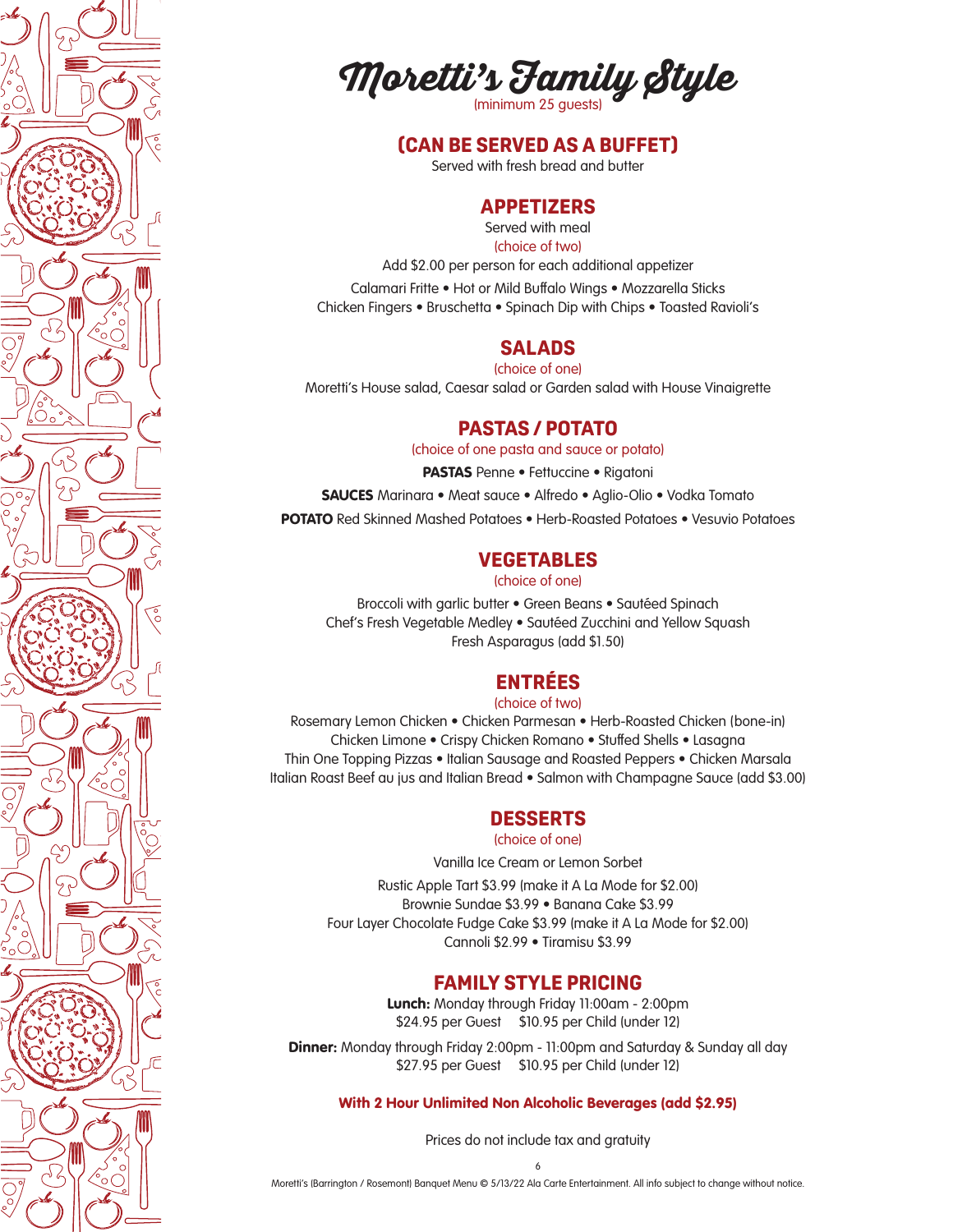



## **INCLUDES**

Your choice of Chicken (Parmesan, Romano, Limone, Vesuvio or Rosemary)

> Sliced Italian Beef Fresh Italian Bread Sweet Peppers and Hot Giardiniera

Fresh Garden Salad with House Vinaigrette Penne Pasta with Marinara Fresh Bread and Butter

#### **DESSERTS**

(choice of one)

Vanilla Ice Cream or Lemon Sorbet Rustic Apple Tart \$3.99 (make it A La Mode for \$2.00) Brownie Sundae \$3.99 Banana Cake \$3.99 Four Layer Chocolate Fudge Cake \$3.99 (make it A La Mode for \$2.00) Cannoli \$2.99 Tiramisu \$3.99

## **MORETTI'S ITALIAN BUFFET PRICING**

Lunch: Monday through Friday 11:00am - 2:00pm \$21.95 per Guest \$10.95 per Child (under 12)

**Dinner:** Monday through Friday 2:00pm - 11:00pm and Saturday & Sunday all day \$26.95 per Guest \$10.95 per Child (under 12)

With 2 Hour Unlimited Non Alcoholic Beverages (add \$2.95)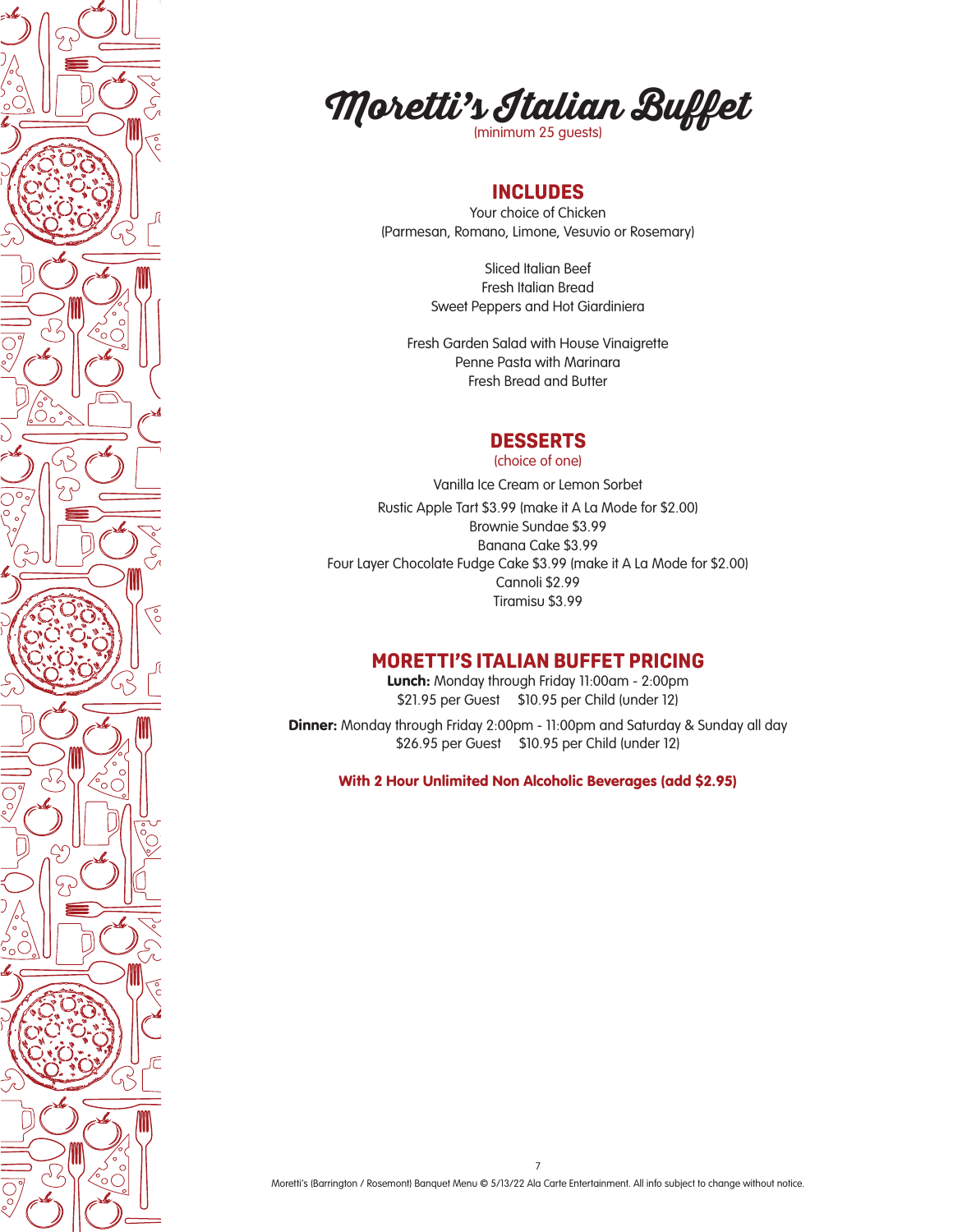

**The Ultimate Buffet** 

## **INCLUDES YOUR CHOICE OF THREE ENTRÉE SELECTIONS AND ALL OF THE FOLLOWING:**

Garden Fresh Salad with choice of two dressings Choice of Penne Marinara or Homemade Red Skinned Mashed Potatoes Chef's Fresh Vegetable Medley Freshly Baked Bread and Butter

## **ENTRÉE SELECTIONS**

(choose three) Rosemary Lemon Chicken Roast Sirloin of Beef with mushroom bordelaise sauce Roast Breast of Turkey with stuffing and gravy Stuffed Shells with marinara Chicken Parmesan Eggplant Parmesan Tenderloin Tips with mushrooms Chicken Romano Parmesan-Crusted Salmon Homemade Lasagna Chicken Marsala Chicken Vesuvio Sausage and Peppers

## **DESSERTS**

(choice of one)

Vanilla Ice Cream or Lemon Sorbet Rustic Apple Tart \$3.99 (make it A La Mode for \$2.00) Brownie Sundae \$3.99 Banana Cake \$3.99 Four Layer Chocolate Fudge Cake \$3.99 (make it A La Mode for \$2.00) Cannoli \$2.99 Tiramisu \$3.99

Ultimate Buffet Price per Guest: \$31.95 Children's Price (under 12): \$10.95 With 2 Hour Unlimited Non Alcoholic Beverages per Guest (add \$2.95)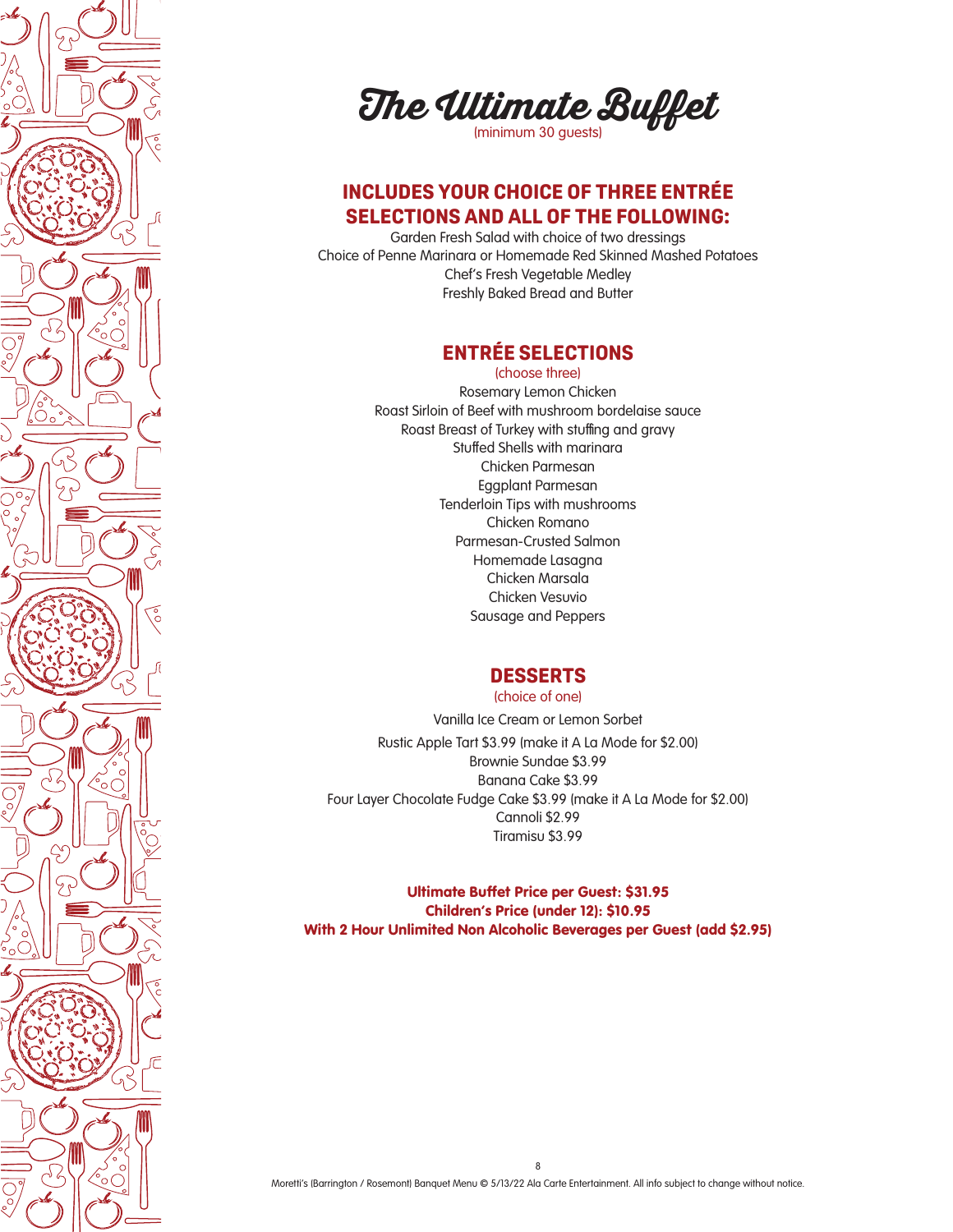



#### **INCLUDES**

 Your Choice of 2 Appetizers Unlimited 1 Topping Pizzas (assorted) Penne with Marinara Fresh Garden Salad with House Vinaigrette Freshly Baked Bread and Butter

#### **APPETIZERS**

Served with meal (choose any two)

Add \$3.00 per person for each additional appetizer beyond two **Bruschetta** Buffalo Chicken Wings **Breadsticks** Spinach Dip Chicken Fingers Mozzarella Sticks Mini Egg Rolls with sweet chili sauce

## **PIZZA PARTY PRICING**

Lunch: Monday through Friday 11:00am - 2:00pm \$19.95 per Guest \$10.95 per Child (under 12)

**Dinner:** Monday through Friday 2:00pm - 11:00pm and Saturday & Sunday all day \$24.95 per Guest \$10.95 per Child (under 12)

With 2 Hour Unlimited Non Alcoholic Beverages (add \$2.95)

## **Our Famous Sweet Table**

It is with pride that we offer the following display of sweets for the quest who demands perfection:

Sliced Fresh Fruit and Melon Display • Lemon Bars • Mini Cannolis Assorted Cookies, Brownies • Mini Chocolate Éclairs • Assorted Cheesecake Bars Add \$7.95 per guest

Selections may vary due to availability

### **ICE CREAM SUNDAE BUFFET**

French Vanilla and Chocolate Ice Creams with Hot Fudge Assorted Crushed Candy Pieces Strawberry Topping, Nuts, Cherries, Whipped Cream Add \$4.95 per guest

Prices do not include tax and gratuity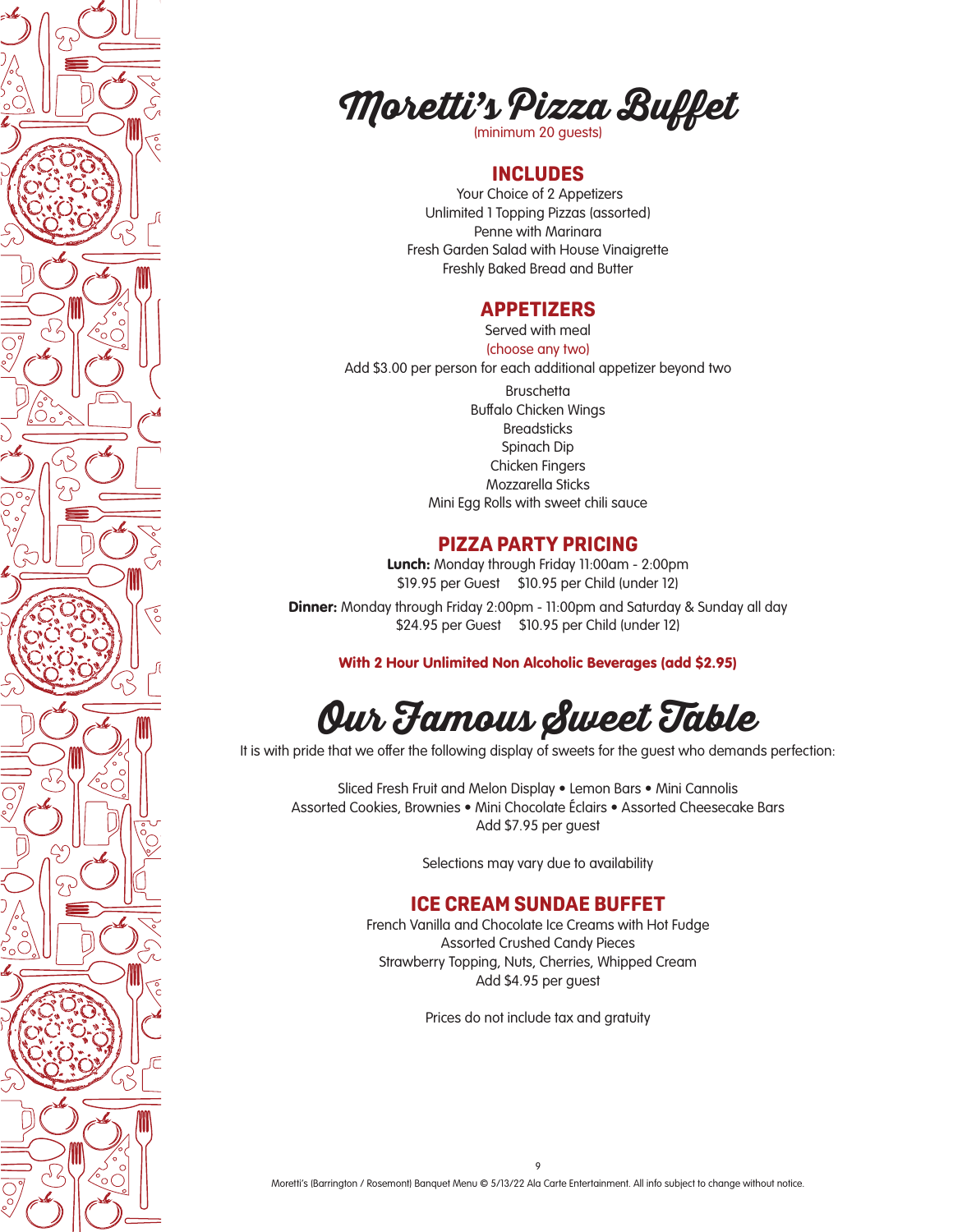**Beverage Packages**

All packages are priced per guest

#### **CASH BAR**

A \$50.00 bartender charge per bartender if cash sales do not exceed \$300.00 at the bar House Brands • Call Brands • House Wine • Coffee Drinks • Long Island Iced Teas Premium Brands • Super Premium Brands • Bottled Domestic Beer • Imported Bottled Beer

Please consult with catering director for prices

#### **OPEN BAR**

Price per guest

#### DOMESTIC DRAFT BEER OR WINE

2 Hours \$15.00 / 3 Hours \$18.00

#### CALL BRANDS

2 Hours \$22.00 / 3 Hours \$27.00 Each additional hour \$6.00

#### PREMIUM BRANDS

2 Hours \$27.00 / 3 Hours \$32.00 Each additional hour \$6.00

#### CALL / TOP BAR

Absolut Vodka & Flavors • Svedka Vodka • Southern Comfort • Jim Beam Bourbon • Canadian Club Christian Brothers Brandy • Cuervo Gold Tequila • Seagram's 7 • Beefeater Gin • Tanqueray Gin • All Cordials Bacardi Rum & Flavors • Club Meyer's Rum • Malibu Rum • Domestic Bottled Beer

#### PREMIUM / SUPER PREMIUM BAR

Jameson Whiskey • Johnnie Walker Red • Dewar's White Label • Crown Royal • Jack Daniel's Ketel One Vodka • Tito's Vodka • Grey Goose Vodka • Patron Tequila • Bombay Sapphire • Imported Bottled Beer O'Mara's Irish Cream • Kamora Coffee Liqueur • Frangelico

#### **HOSTED BAR**

A tab will be opened for your guests convenience on a per consumption basis and added to your total bill at the end of your party.

#### **OTHER BEVERAGES**

(unlimited for 1 hour)

Champagne Punch (minimum 15 guests) \$6.00 per person Vodka Punch (minimum 15 guests) \$6.00 per person Mimosas \$6.00 per person Peach Bellinis \$6.00 per person Non-Alcoholic Punch \$3.00 per person

#### **MISCELLANEOUS BEVERAGES**

Unlimited Soft Drinks \$2.95 per person

WINE SERVICE

\$22.00 per Bottle

House Wines

Cabernet Sauvignon • Merlot • Chardonnay • Pinot Grigio • White Zinfandel

Brands and prices are subject to change without notice. Wine list available on request. Prices do not include tax and gratuity